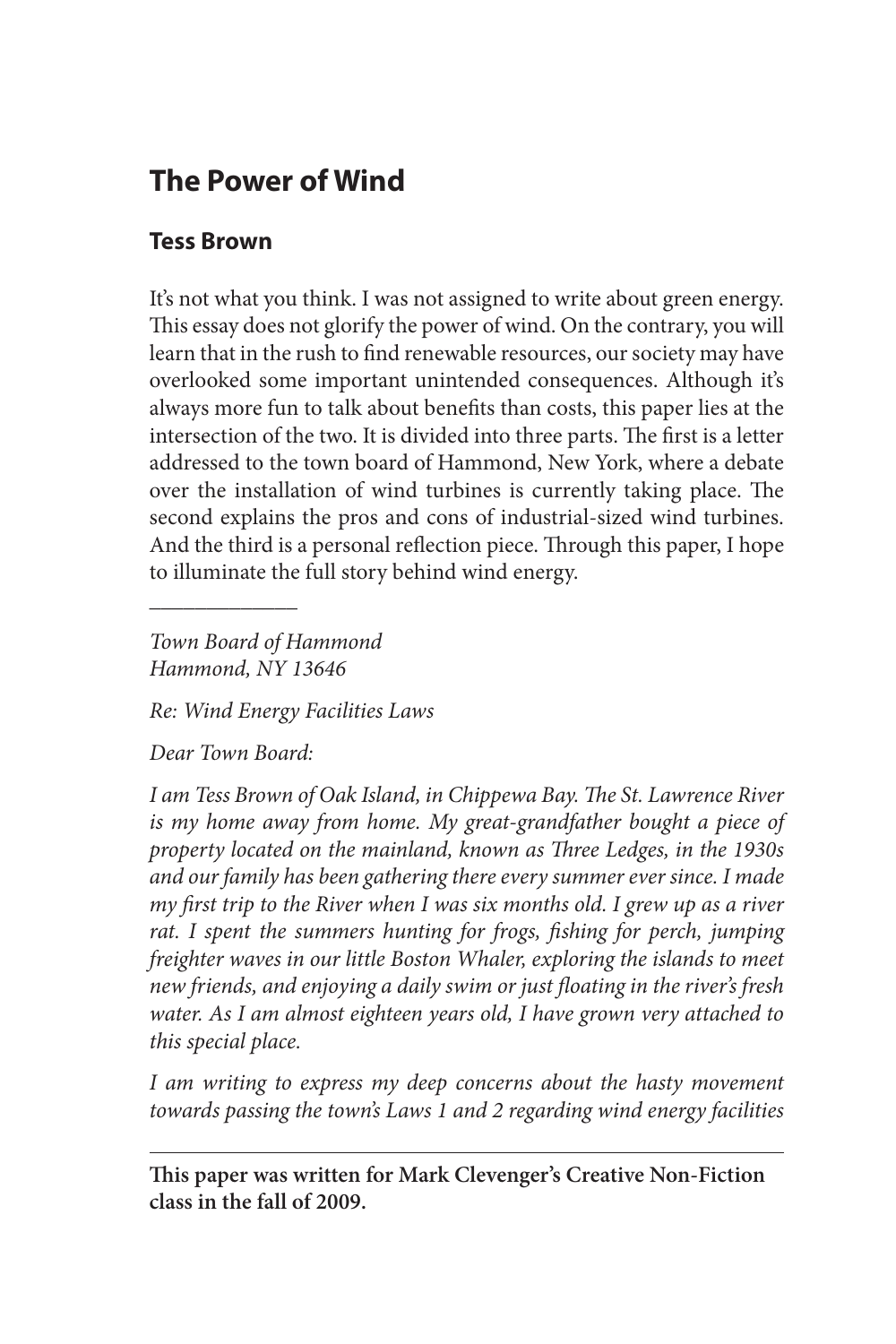*in the town of Hammond. I believe that it is a necessity for the community to spend ample time researching and addressing the environmental and public health issues that would result from the development of industrialscale wind turbines. Wind turbine projects have already begun in other areas of upstate New York and a lot of negative reactions have been reported. It is important for the town of Hammond to recognize these people's stories and the likely consequences of industrial-scale wind turbines.*

*Thank you for your time.*

*Sincerely, Tess Brown Chippewa Bay, NY*

 $\overline{\phantom{a}}$  , where  $\overline{\phantom{a}}$ 

Wind is invisible. Wind makes many different noises: it whistles when quick, creates crashing waves when forceful, and amplifies the low tone of an empty old-fashioned Coke bottle when softly blowing. Wind is tasteless. Its only touch is the rippling of your clothes against your skin and your hair swirling in your face. It smells of whatever it carries: orange groves or redwoods burning. Wind is simply moving air that is caused by differences in air pressure. How could wind be harmful?

Wind is a renewable resource. Wind turbines or windmills transform the kinetic energy of the wind into mechanical or electrical energy that can be used for practical purposes. As of January 2005, wind power generated enough electricity to power 1.6 million average American households (4.3 million people). The public demand for clean renewable energy has surged, thus the growth of wind energy nationwide has been rapid and large-scaled. The U.S. Department of Energy has announced a goal of obtaining 6% of U.S. electricity from wind power by 2020. Wind energy has become an increasing portion of the nation's energy supply.

I completely support and encourage the usage of alternative energy sources that are clean and effective, and I believe that wind is an excellent resource. However, wind turbines have caused some intensive debates. These towers are mostly tubular and made of steel. Their blades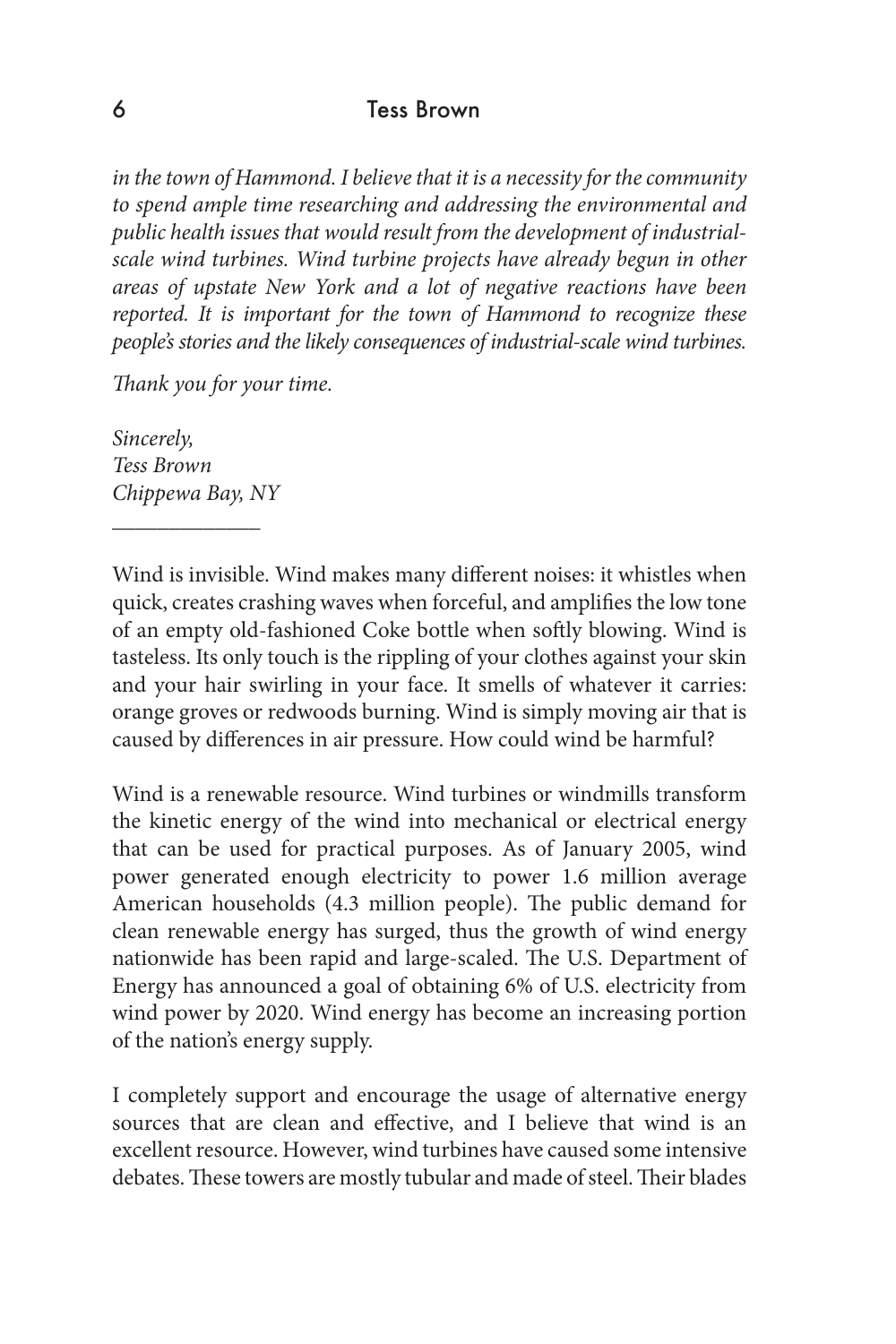are made of fiberglass-reinforced polyester or wood-epoxy. Industrial wind turbines, which produce the most energy, are huge. For example, the GE 1.5 megawatt model has 115-foot blades atop a 212-foot tower to form a total height of 323 feet. The alarm concerning these industrial wind turbines is that they are installed too close to where people live, work, and go to school, and that they endanger much of the wildlife where they are located. Wind projects have already been established in many parts of the country and in Europe, and many complaints have followed. Currently, the locations of these industrial-sized wind turbines are determined by the wind power companies, which seem to disregard public health. The wind turbines have recently invaded my family's vacation home in the St. Lawrence River County, threatening the survival of this national landmark and the wellbeing of the people who live there.

Hal E. Graham is a Cohocton, New York, wind farm leaseholder. My mother heard him speak at a meeting held in nearby Clayton, and he has been a major figure publicized in many local newspapers for those who are against installing large wind turbines in the town of Hammond. He has one industrial-sized wind turbine on his property 2,000 feet from his house. Mr. Graham is a strong believer in finding new sources of alternative energy. He thinks that renewable wind energy is a great resource and he was not opposed to receiving income from the wind company to house a wind turbine. However, he soon found this powerful energy source intolerable to live with. The developer, First Wind, of Newton, Massachusetts, guaranteed Mr. Graham and his wife that "they would not hear anything louder than the sounds of a refrigerator 200 feet away." However, Mr. Graham stated that the noise "makes the windows on his house rattle" and "at times, it is almost unbearable." The noise is noted to be like a jet taking off in your own backyard, yet the jet never seems to leave the ground. Mr. Graham explained that when he lies down to go to bed at night he can actually feel the thump, thump, thump of the rotating blades in his chest. Instead of counting sheep, he is forced to count the beats of the blades rotating around and around. The red light at the top of wind turbines that flickers at night to warn airplanes of their presence constantly flashes into the house. He can see the light on the kitchen table, reflecting off the teacups, and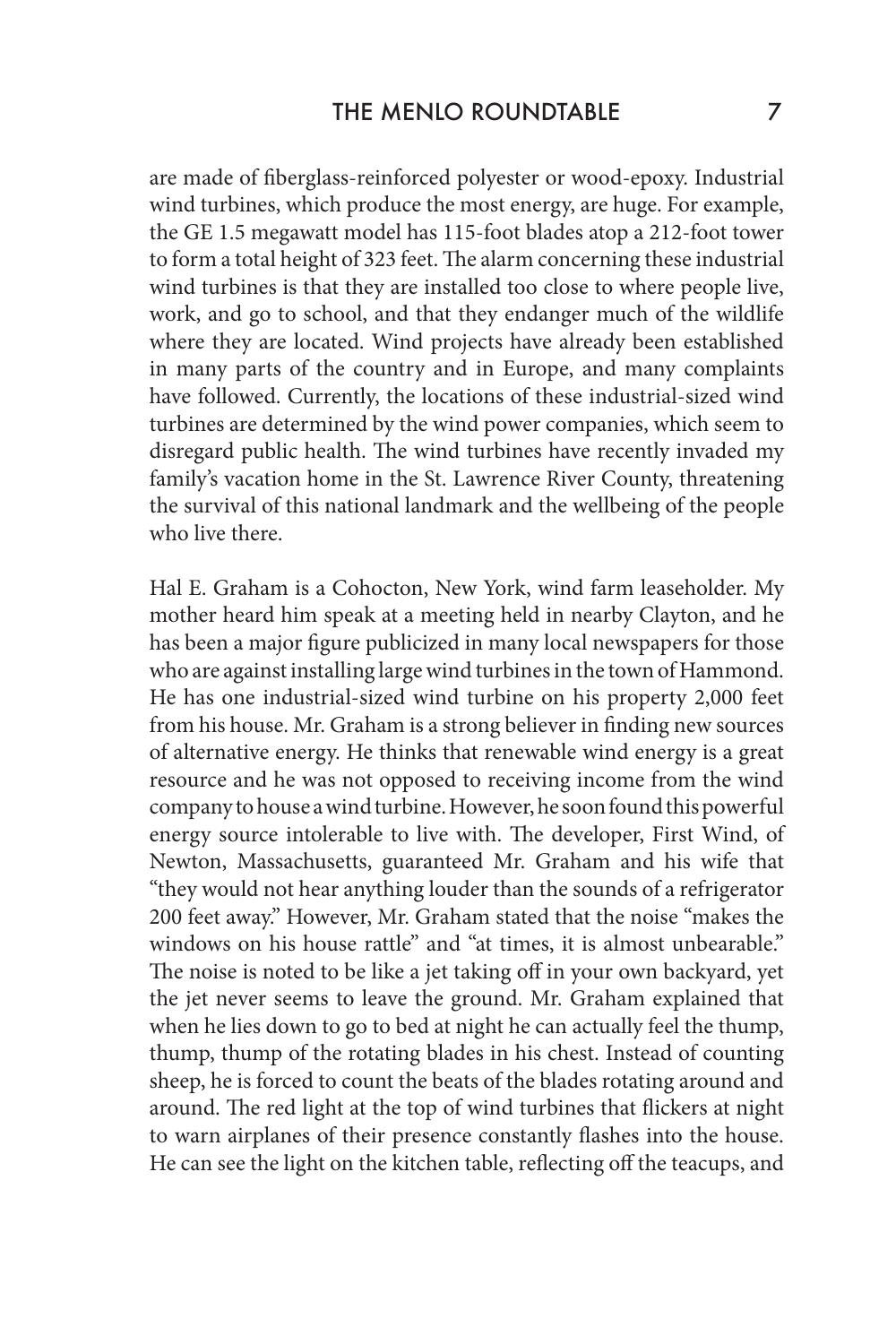flashing like an ongoing siren in his house. Mr. Graham complained to the wind company, yet they replied that they were simply within their guidelines and there was nothing they could do. Both he and his wife have difficulty sleeping, causing endless health problems. Mr. Graham's turbine also becomes highly dangerous in the wintertime. Since the rotating blades are not in motion continuously, when they are at rest they collect mounds of snow and ice, which can be flung off in every direction once the turbines start up again. Mr. Graham and a few of his neighbors have been traveling to talk to other communities to provide firsthand information about the risks of placing wind turbines too close to where people live, work, and go to school. The farm he lives on has been in his family since the 1700s, yet he sees no other alternative than to simply abandon his home.

Nina Pierpont lives in Franklin County, New York. She is a doctor and an ecologist and has written a book concerning her research and findings about wind turbines and their negative side effects. Wind energy companies arrived in her county with a strong purpose, yet no controls. They were not being regulated by the legislature or the New York State Energy Research and Development Authority (NYSERDA). Dr. Pierpont has been researching and interviewing to gain an understanding of the health and wildlife problems that these industrial wind turbines cause. During her testimony to NYSERDA, she argued, "it is irresponsible of the wind turbine companies—and governments—to continue building wind turbines so close to where people live until there has been a proper epidemiological investigation of the full impact on human health." Wind turbines emit a constant low-frequency vibration and noise that people are very sensitive to. These vibrations can disturb one's inner-ear vestibular system, which is responsible for balance and spatial orientation. Therefore, people living too close to wind turbines for a prolonged period of time can develop a disorder related to the inner-ear disruption known as Visceral Vibratory Vestibular Disturbance (VVVD), which can cause nervousness, chest tightness, heart disorders, nightmares, and even cognitive development issues in small children. Dr. Pierpont, along with other scientists and physicians, has also identified Wind Turbine Syndrome (WTS). The symptoms of this disorder begin when local turbines go into operation and go away when the turbines are at rest or when the person leaves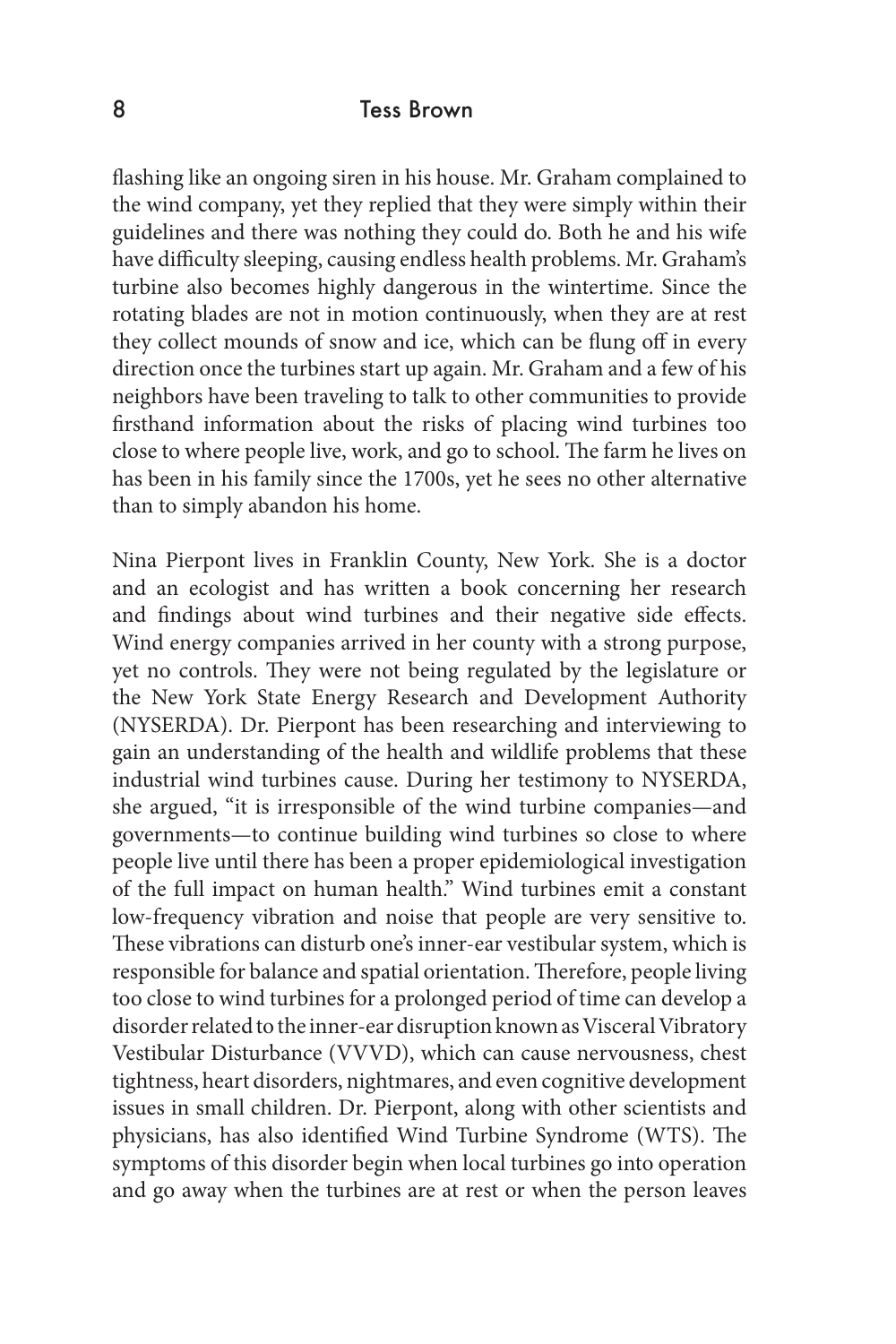the area. The symptoms that characterize WTS are: sleep problems noise or physical sensations of pulsation or pressure make it hard to go to sleep and cause frequent awakening; headaches that increase in frequency or severity; dizziness, unsteadiness, and nausea; exhaustion, anxiety, anger, irritability, and depression; problems with concentration and learning; and tinnitus (ringing in the ears). However, WTS does not affect everyone. These symptoms are known as "risk factors" since some are susceptible to them and others are not. Epidemiologic studies are currently in progress to determine what makes someone more vulnerable to WTS.

Along with severe health problems, there are harmful impacts of wind turbines on waterfowl, fish, and other wildlife in a major wetlands area. The U.S. Fish and Wildlife Service recommends that wind turbines should not be placed near wetlands, shorelines, or in other known wildlife concentration areas, especially where fog or low clouds are common during spring and fall migration. The St. Lawrence River is a major national wetlands area and serves as a major migratory pathway for many species of birds. The impact of the height of these turbines, the size of their blades, and the noise, vibration, and flicker may all affect the wildlife in the area. There have been incidents at other wind turbine projects where many hundreds of birds and bats have been killed within a few months of the start of turbine operation. The 1000 Islands Region of the St. Lawrence River is a unique place of natural beauty and wildlife habitat enjoyed not only by the residents but also by many visitors who help the economy. Special care should be taken not to disrupt this national resource.

 $\overline{\phantom{a}}$  , where  $\overline{\phantom{a}}$ 

Again, I am completely behind using wind power as a renewable energy source. However, industrial-sized wind turbines should not be installed close to where people live, endangering their health, or in areas where an abundance of wildlife may be put at risk, or in a place whose economy depends on recreation and relaxation of residents and vacationers, like me. The River is a place of peace and relaxation, where all my worries slip away and there is no such thing as time. It serves as more than a vacation spot. It has become a place to escape and a place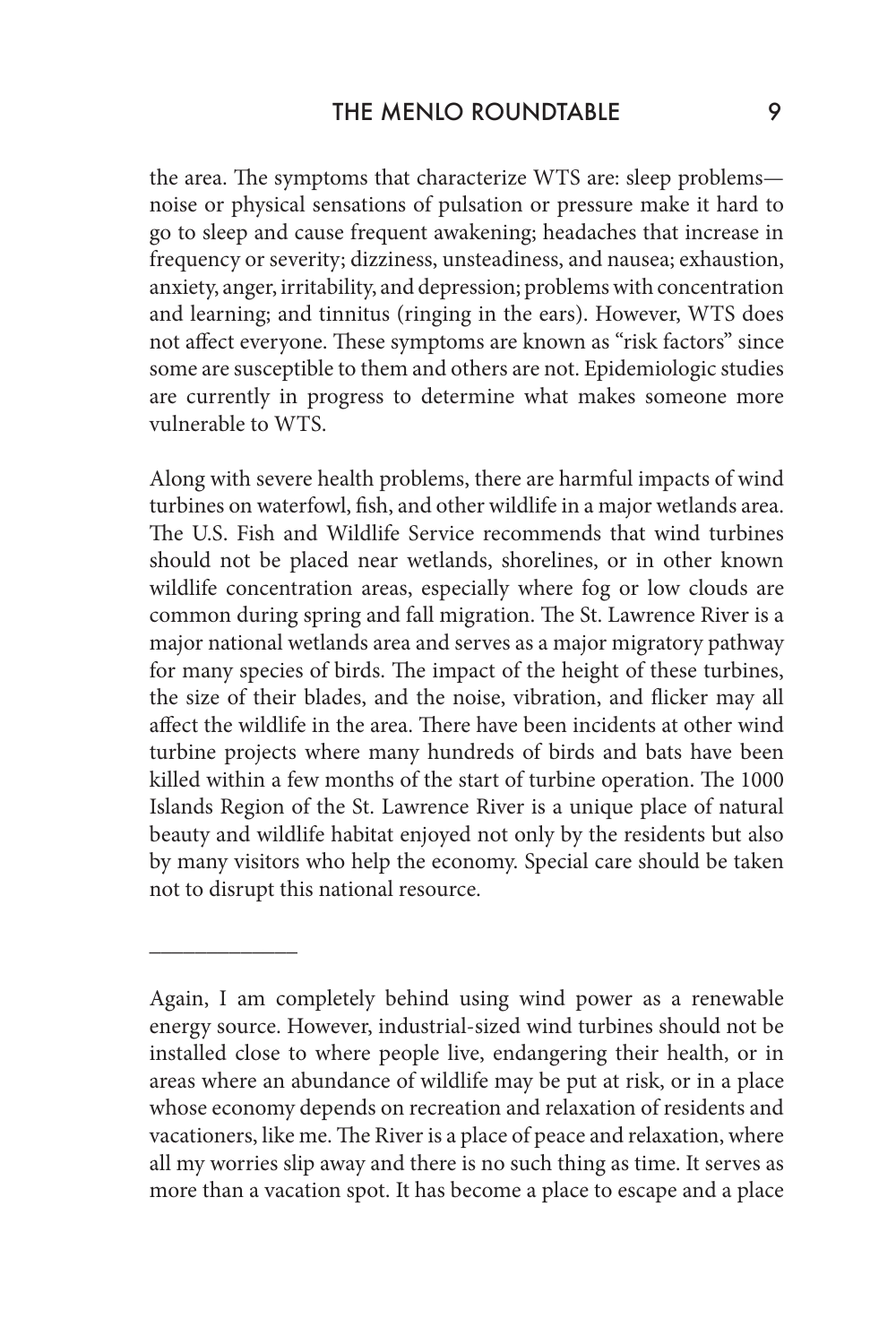to enjoy the simplest things in life: taking a nap on the screen porch during a soft rain, reading a book until three in the morning without having to worry about the tasks of the next day, munching on chips and salsa with my family at cocktail hour, going out for a cruise to watch the sunset, and just floating on the River for hours.

The River is a place where my family gathers together and is able to wind down. Uncle Chris travels from Vermont where he works as a Fed Ex driver. Aunt Anne makes the trek from Guatemala where she holds the position of country manager for Catholic Relief Services (CRS). Venturing from California, my cousin Sarah spends her vacation away from the pestering fifth graders she teaches. Uncle Rick, an engineer working for a pollution control equipment company, and his wife Holly, a midwife, drive 10 hours from Ann Arbor, Michigan. Each member of my family has a highly demanding job that produces varying stress levels, yet each schedules the time to get away and enjoy at least a week at the River. My family can escape the fast-paced, rampaging technological and industrial world to a place where everyone forgets their responsibilities and straining issues. Here there are no flat tires on a packed delivery day, there are no temporary shelters needing to be built, there are no kids who just learned how to "give the finger," there is no pollution to control, and there are no complications from births. We lose our stress here. Our minds unwind and our bodies decompress. However, if constant noise, low-frequency vibration, and flicker, which potentially cause irritability and mood changes and further increase levels of anxiety, poisoned this serene atmosphere, the River would lose much of its value and my family would lose its refuge.

Not only is it a place of leisure time, but it is also the place where my family bonds and becomes unified. It's the place where we play Cranium or hearts for hours. It's the place where we sit around the fire roasting marshmallows until they are gooey enough to smoosh between two sticks of chocolate and a graham cracker. It's the place where we talk; the place where we laugh; the place where my eight-year-old cousin Jessie teaches everyone the steps of an Irish jig. There is no TV at the River. We have only ourselves for entertainment. My brother, cousins and I team up against all the old folks in intense charade games, acting out movies such as *Harold and Kumar Go to White Castle*, watching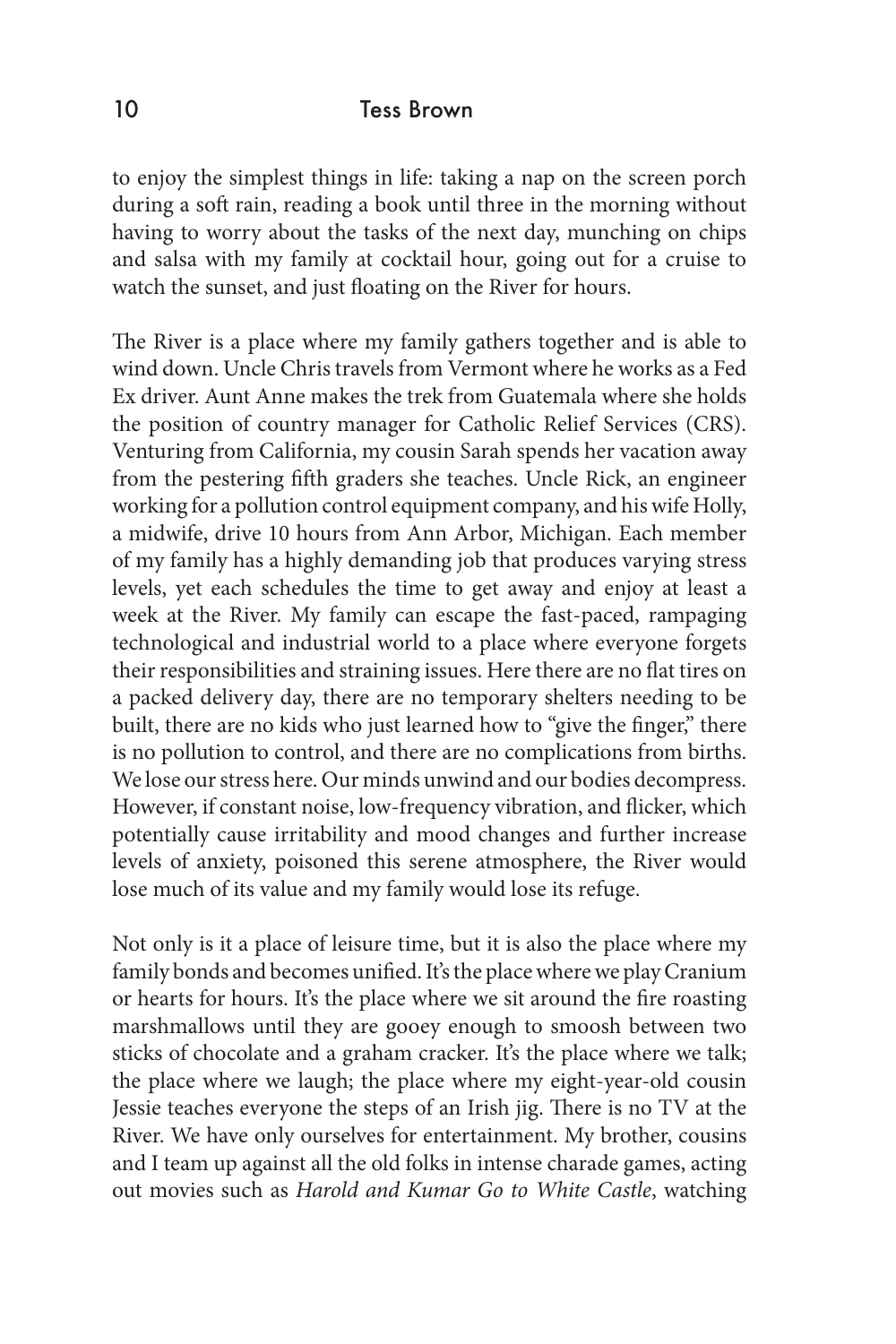them struggle as they guess classic films like *Casablanca*. My uncle and my brother strum on their acoustic guitars while the rest of the family attempts to make up songs, blurting out lyrics such as "You can have some fun. Under the sun. At the River." We have huge family dinners where my brother, 22, and I, almost 18, hold permanent spots at "the kids' table." My grandma makes her specialty jambalaya and we devour the whole pot of it. My family can be loud, boisterous, and at times just strange. We are spread out from coast to coast, even to other countries, yet the River is our home away from home. It's our family's place. It's our central station. These industrial wind turbines pose a threat to my family's core. I would be very sad if these intrusive structures upset my family's behaviors and traditions. If the River became sensorily uncomfortable, I am worried that my family's dynamics would become disrupted, that we would become more distant. I don't want my family patterns to change. I don't want the atmosphere to change.

On river nights, the stars dazzle in an ink sky. There are no city lights or even buildings taller than two stories to brighten the black night only the stars. The blinking red lights atop the comparable forty-story wind turbines would look like an alarm flashing throughout the world. You would be able to see this flashing light through our curtainless windows throughout slumberless nights. Inside our house, you would be able to hear them. They would echo off the heart pine floors and the beaded fir walls of the all-wood cottage. There is little carpeting or drapery to absorb sounds. Even my fifty-pound dog's footsteps reverberate throughout the house. Wood is like a tambourine for sound. In my house, that thump, thump, thump, would be echoed, magnified, drowning out the soft rustling of the cattails in the marsh that nearly surrounds my house.

I love listening to the bullfrogs at night unimpeded by steel mechanical sounds. Many wildlife creatures have created their home on our island long before we arrived; the place wouldn't be the same without the numerous crawlers. I love waking up early in the morning to see a soft goldish-brown baby deer decorated with white spots wading in the tall grass. When I see a tall grey-blue washed heron standing tall on the rock point, I like to approach the dock slowly, cut the boat engine and drift until the heron soars off. I like the natural emptiness of the land.